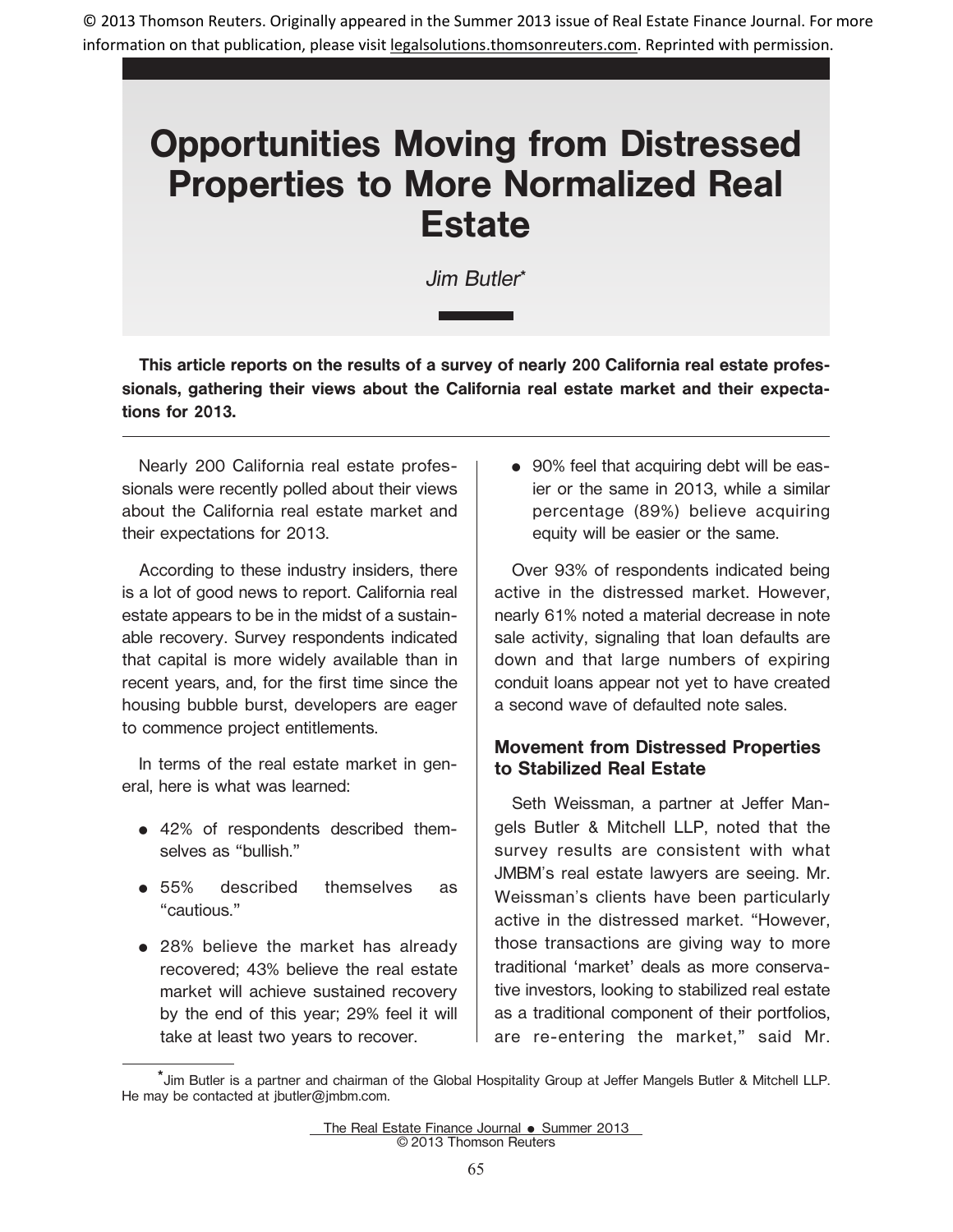Weissman. "As the overall economy improves and interest rates remain low, we are seeing increased activity in office, multifamily, and industrial projects as well as the upscale single-family market."

#### **Multifamily**

While cautiously optimistic about most sectors, our respondents indicated that multifamily is the most attractive market segment for investment. "Nearly two-thirds of our survey respondents are involved in some way in multifamily housing," said Benjamin Reznik, chair of the firm's Government, Land Use, Environment and Energy Group. "Demand for quality rentals remains very strong, and developers and lenders are eager to meet that demand."

#### **Hospitality and Retail**

A full third of the respondents are involved in the hospitality sector. These hotel investors and developers see that the stage is set for continuing improvement in hotel industry fundamentals and hotel valuations for at least the next five years. The market is also experiencing a renaissance of 'hotel-retail mixed-use' development, as retail and hotel developers both seek the increased revenue that is generated when the right hotel is added to a shopping center.

# **What's Coming Online?**

Niche areas of development and acquisition that our respondents are actively involved in include transit oriented development (18%), creative office (16%), medical office buildings (13%), senior housing (10%) and student housing (nine%). "These unique infill opportunities have gained momentum for developers able to identify strategic development sites and seize upon demographic, transit or employment opportunities in local markets," said David Waite, of Jeffer Mangels.

## **Environmental Impact Reports and Entitlements**

As projects get back underway, respondents are keenly interested in entitlements, but challenged by the process:

- E While nearly 90% of respondents feel 2013 will be a good year to entitle or re-entitle properties, and almost half (49%) reason that zoning authorities will be more lenient due to lingering economic difficulties, we learn more as we delve into specific responses. As one respondent noted, this year will be "a good year because of cycle considerations, not an easy year." Another noted, "[g]etting entitlements is hard, and getting harder. Waiting just makes it worse."
- The picture on entitlements appears to dovetail with the general market sentiment. As one person said, "[e]ntitlement now is necessary for successful delivery into a robust market." Another noted that, "[m]arket demand for entitlement projects are high, and barriers to entry are difficult." A third agreed: "[e]ntitlement is still very hard, so new entitlement will add great value."
- A majority also suggest that applicants will be more aggressive with their applications, and 36% think projects will be approved more quickly because the pool of applications has remained small.
- $\bullet$  Five percent of participants said they would face the challenge of preparing and circulating a new or updated environmental impact report (EIR) this year.